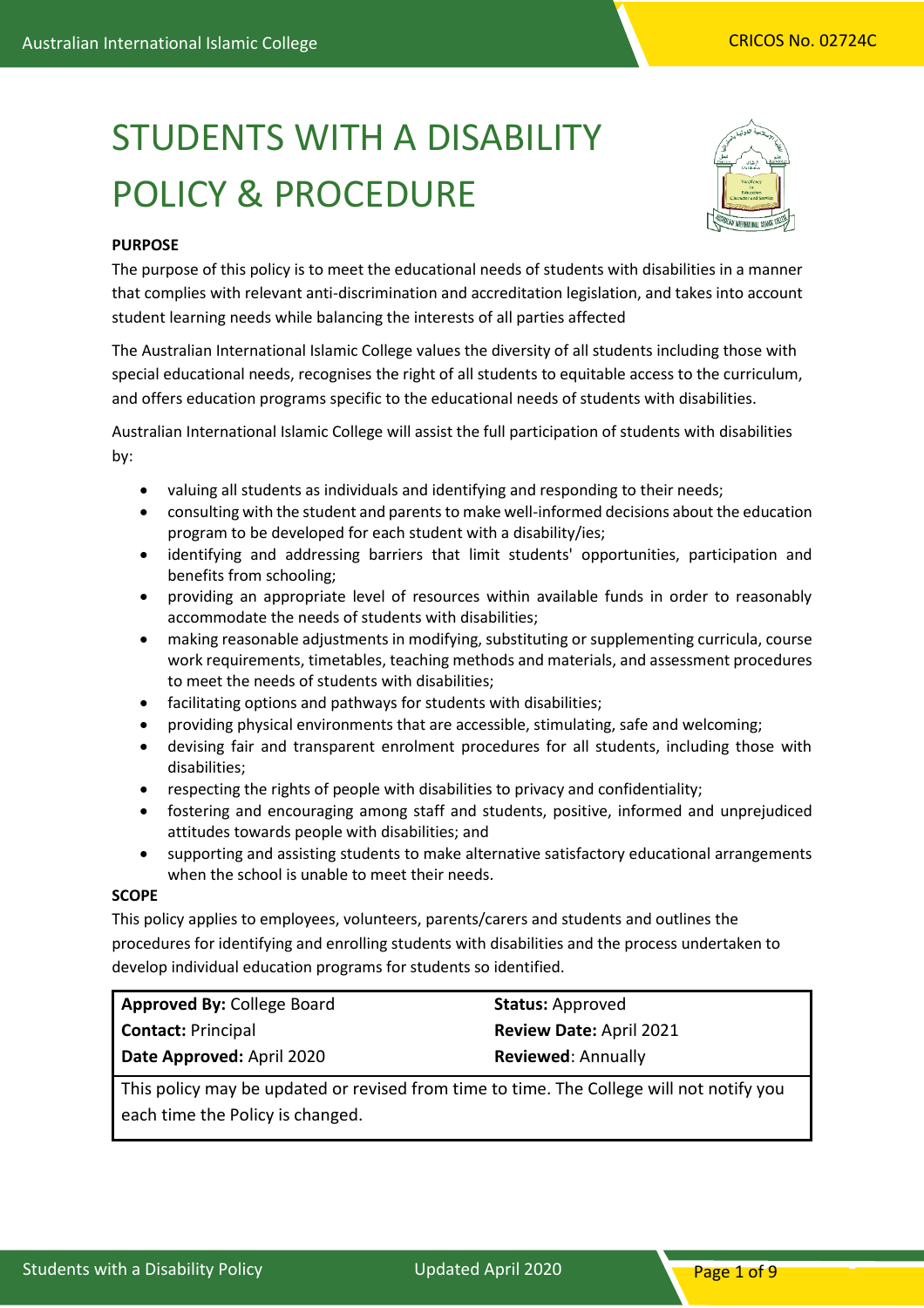#### **DEFINITIONS**

*Disability*, in relation to a person, means:

- total or partial loss of the person's bodily or mental functions; or
- total or partial loss of a part of the body; or
- the presence in the body of organisms causing disease or illness; or
- the presence in the body of organisms capable of causing disease or illness; or
- the malfunction, malformation or disfigurement of a part of the person's body; or
- a disorder or malfunction that results in the person learning differently from a person without the disorder or malfunction; or
- a disorder, illness or disease that affects a person's thought processes, perception of reality, emotions or judgment or that results in disturbed behaviour; and includes a disability that:
	- presently exists; or
	- previously existed but no longer exists; or
	- may exist in the future (including because of a genetic predisposition to that disability); or
		- is imputed to a person.

To avoid doubt, a *disability* that is otherwise covered by this definition includes behaviour that is a symptom or manifestation of the disability (Disability Discrimination Act 1992, Cth).

All students covered under the DDA are supported through a range of provisions in our school. This may include guidance support, Speech-language therapy support, behaviour support, learning support and religious guidance by our esteemed Imams.

## **REFERENCES**

- *Education (Accreditation of Non-State Schools) Act 2017*
- ACNC Regulation 2013
- *Corporations Act 2001/Associations Incorporation Act 1981* (choose relevant Act)
- Board Code of Conduct
- Financial Policies in relation to contracts and tendering
- HR Policies

### **LEGISLATION**

- *Disability Discrimination Act 1992 (Cth)*
- *Disability Standards for Education 2005 (Cth)*
- *Anti-Discrimination Act 1991 IQld)*
- *Anti - Discrimination Regulation 2005 (Qld)*
- *Education (Accreditation of Non-State Schools) Act 2001(Qld)*
- *Education (Accreditation of Non-State Schools) Regulation 2001(Qld)*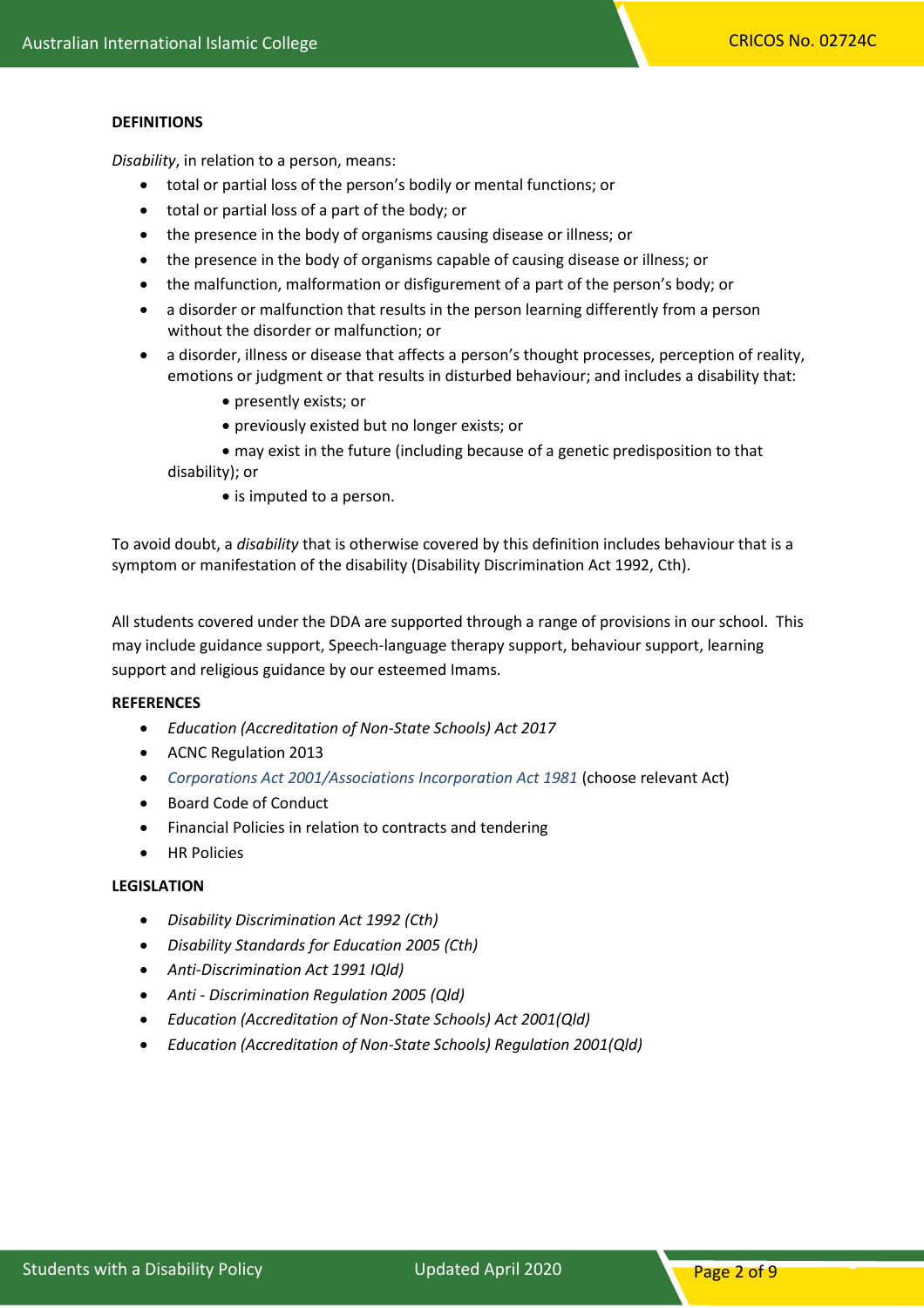#### **PREFACE**

The Commonwealth *Disability Discrimination Act 1992* (DDA)<sup>1</sup> makes discrimination against people on the grounds of disability unlawful in a wide range of areas of public life, including education. Similar provisions also exist in the Queensland *Anti-Discrimination Act 1991.*

The Queensland *Education (Accreditation of Non-State Schools) Act 2001* prescribes 'the school's educational program and student welfare processes' as an accreditation criterion and makes it mandatory for all schools to have written processes about students with disabilities.

In particular, schools must have written processes for identifying students with disabilities, and for devising an educational program, 'specific to the educational needs of those students with a disability, that complies with relevant anti-discrimination legislation'.

In addition, schools must comply with the Disability Discrimination Act Education Standards which took effect on 17 March 2005.

The objects of these Standards are:

- (a) to eliminate, as far as possible, discrimination against persons on the ground of disability in the area of education and training; and
- (b) to ensure, as far as practicable, that persons with disabilities have the same rights to equality before the law in the area of education and training as the rest of the community; and
- (c) to promote recognition and acceptance within the community of the principle that persons with disabilities have the same fundamental rights as the rest of the community.

1

(1) It is unlawful for an educational authority to discriminate against a person on the ground of the person's disability:

(a) by refusing or failing to accept the person's application for admission as a student; or

- (b) in the terms or conditions on which it is prepared to admit the person as a student.
- (2) It is unlawful for an educational authority to discriminate against a student on the ground of the student's disability:
	- (a) by denying the student access, or limiting the student's access, to any benefit provided by the educational authority; or
	- (b) by expelling the student; or
	- (c) by subjecting the student to any other detriment.
- (2A) It is unlawful for an education provider to discriminate against a person on the ground of the person's disability:
	- (a) by developing curricula or training courses having a content that will either exclude the person from participation, or subject the person to any other detriment; or
	- (b) by accrediting curricula or training courses having such a content.
	- (3) This section does not render it unlawful to discriminate against a person on the ground of the person's disability in respect of admission to an educational institution established wholly or primarily for students who have a particular disability where the person does not have that particular disability.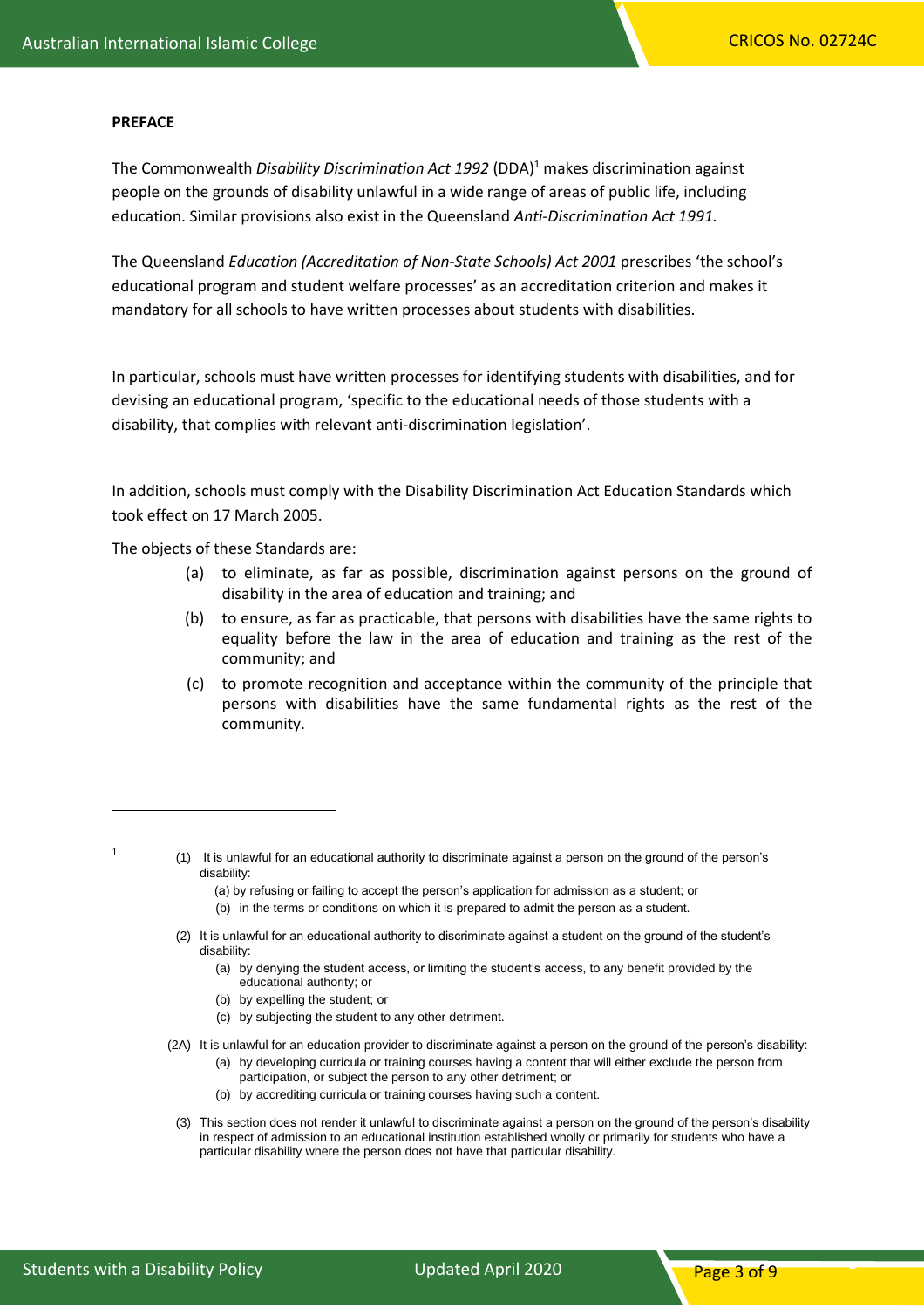To comply, an education provider must make 'reasonable adjustments' to accommodate a student with a disability. An adjustment is a measure or action taken to assist a student with a disability to participate in education and training on the same basis as other students. An adjustment is reasonable if it does this while taking into account the student's learning needs and balancing the interests of all parties affected, including those of the student with the disability, the education provider, staff and other students.

A provider is also required to comply in relation to its obligation to put in place strategies and programs to prevent harassment and victimisation. That is, it must ensure that staff and students know not to harass or victimise students with disability, or students who have associates with a disability, and must take reasonable steps to ensure that staff and students know what to do if harassment or victimisation occurs.

Consistent with the DDA, an education provider does not have to comply with a requirement of the Standards to the extent that compliance would cause 'unjustifiable hardship'. The provider may consider all costs and benefits, both direct and indirect, that are likely to result for the provider, the student and any associates of the student, and any other persons in the learning or wider community, including:

- costs associated with additional staffing, the provision of special resources or modification of the curriculum
- costs resulting from the student's participation in the learning environment, including any adverse impact on learning and social outcomes for the student, other students and teachers, and
- benefits deriving from the student's participation in the learning environment, including positive learning and social outcomes for the student, other students and teachers, and any financial incentives, such as subsidies or grants, available to the provider as a result of the student's participation.

In assessing whether an adjustment to the course or program in which the student is enrolled, or proposes to be enrolled, is reasonable, the provider is entitled to maintain the academic requirements of the course or program, and other requirements or components that are inherent in or essential to its nature.

There is no requirement to make **unreasonable** adjustments. The concept of unreasonable adjustment is different from the concept of unjustifiable hardship on the provider. In determining whether an adjustment is reasonable the school may consider any effect of the proposed adjustment on anyone else affected, including the education provider, staff and other students, and the costs and benefits of making the adjustment. The specific concept of unjustifiable hardship is not considered. It is only when it has been determined that the adjustment is reasonable that it is necessary to go on and consider, if relevant, whether this would nonetheless impose the specific concept of unjustifiable hardship on the provider.

More information about the DDA, including **the Measures for Compliance with Standards** can be accessed at: [http://www.dest.gov.au/NR/rdonlyres/FC997C1A-EC40-4B51-8CB4-](http://www.dest.gov.au/NR/rdonlyres/FC997C1A-EC40-4B51-8CB4-B58E498034D0/4591/Disability_Standards_for_Education_2005.rtf) B58E498034D0/4591/Disability Standards for Education 2005.rtf

**IMPLIMENTATION**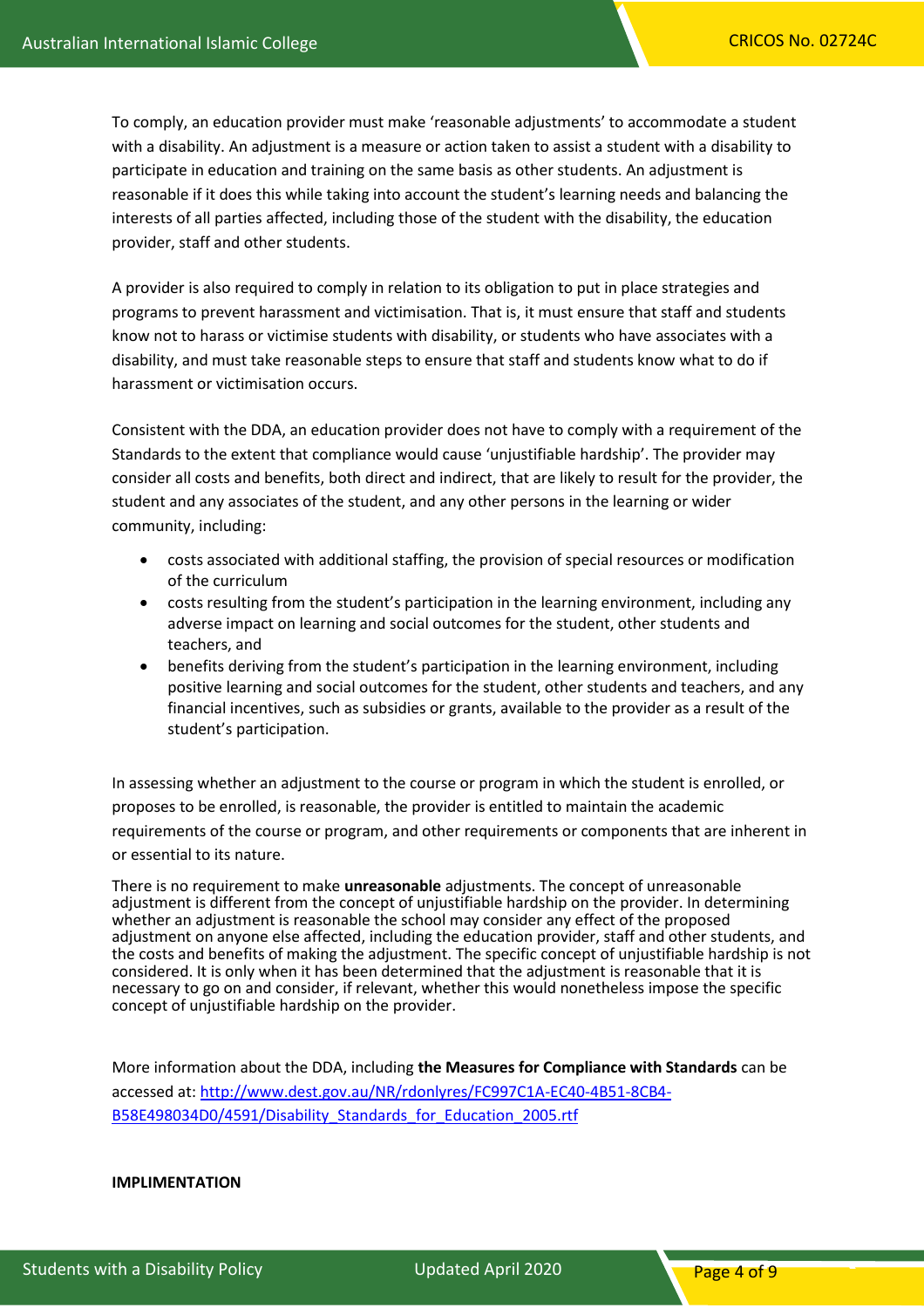#### **Enrolment<sup>2</sup>**

The Australian International Islamic College's enrolment policy is inclusive of **all** students. The criteria for enrolment are clearly set out in the application for enrolment form, including how decisions are made with regard to priority in the enrolment process. Where the number of places available is limited, priority is decided as follows:

- Religious or philosophical affiliation
- Siblings
- Children of old scholars
- Date of receipt of application

It is important to us that we, as a school, can meet the educational needs of each child. For this reason, all parents are required to complete the questions attached to the school enrolment form which facilitate the enrolment process and enable us to determine the resources required to meet each individual student's needs.

If a child has special education needs, parents/caregivers are asked to sign a permission form which allows the school to collect information from specialist personnel who may have information to assist in meeting the needs of their child. Specialist personnel may include the child's previous school, disability agencies, medical and allied health professionals.

The collection, use and disclosure of information about a child is protected by the provisions of the School's Privacy Policy, a copy of which can be obtained from our website or from school reception

#### **Who should be considered for special provision?**

Any student who has a specific educational need may be considered for special provision including students:

- With disabilities such as those of a sensory, motor or neurological nature
- With learning difficulties
- For whom English is an Additional Language or Dialect (EAL/D)
- With short term impairments such as glandular fever or fractured limbs

- II. enrolment procedures are designed so that the student, or an associate of the student, can complete them without undue difficulty; and
- III. information about entry requirements, the choice of courses or programs, progression through those courses or programs and the educational settings for those courses or programs is accessible to the student and his or her associates in a way that enables the student, or associates, to make informed choices.

Measures that the education provider may implement to enable the prospective student to seek admission to, or apply for enrolment in, the institution on the same basis as a prospective student without a disability include measures ensuring that:

I. information about the enrolment process addresses the needs of students with disabilities; and is accessible to the student and his or her associates; and; is made available in a range of formats depending on the resources and purposes of the provider and within a reasonable timeframe; and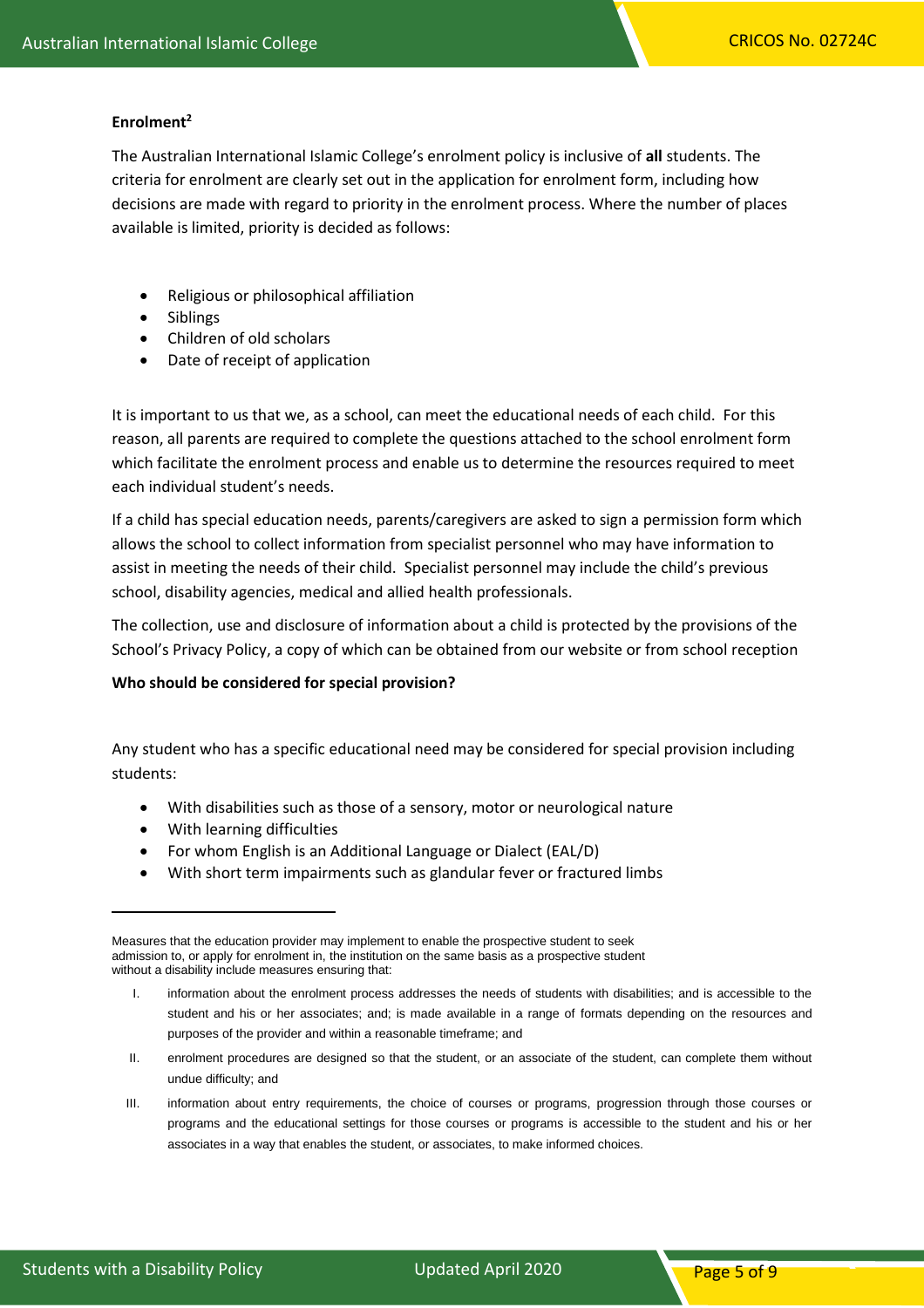- Who are gifted and/or talented
- With life circumstances that impact on equitable assessment
- Who stem from refugee backgrounds

## **Identification**

The level of specialist educational support required by students with disabilities is identified through the Student Support Plan process. This includes referrals from teachers to the Specialised Needs Action Committee (SNAC), the collection of information from parents or caregivers at interview, possibly completion of a parent-student questionnaire and consultation with specialist personnel, including the School's support teacher.

The collation of this information will help ascertain the student's need for:

- Physical access- equipment, building modification
- Personal care
- Health care management medication, emergency procedures
- Communication
- Specific teaching strategies.

Based on the information gathered, the Principal or delegated staff member will make a preliminary assessment of the student's curriculum support needs, and the school's ability to meet these needs.

At this time the Principal, or delegated staff member, will meet with parents/caregivers to discuss the outcomes of the information-gathering process and to present the educational program the School can offer. This discussion may involve:

- the student, if appropriate
- special education advisers from Independent Schools Queensland
- agency representatives
- therapists, counsellors, other professionals
- an advocate
- an interpreter.

It is possible at this time that the enrolment will not proceed because parents form the view that the school cannot meet their child's needs, or the school can demonstrate that the enrolment will cause unjustifiable hardship.

#### **Education Program**

On confirmation of enrolment, parents will receive in writing an outline of the support the school can offer the student in order for them to access the curriculum successfully.

The Student Support Plan will include such matters as:

**A:** the basis for the comprehensive collection of the information about the needs of students with disabilities. A list of the information collected and the significance of the information to the formation of the Support Plan.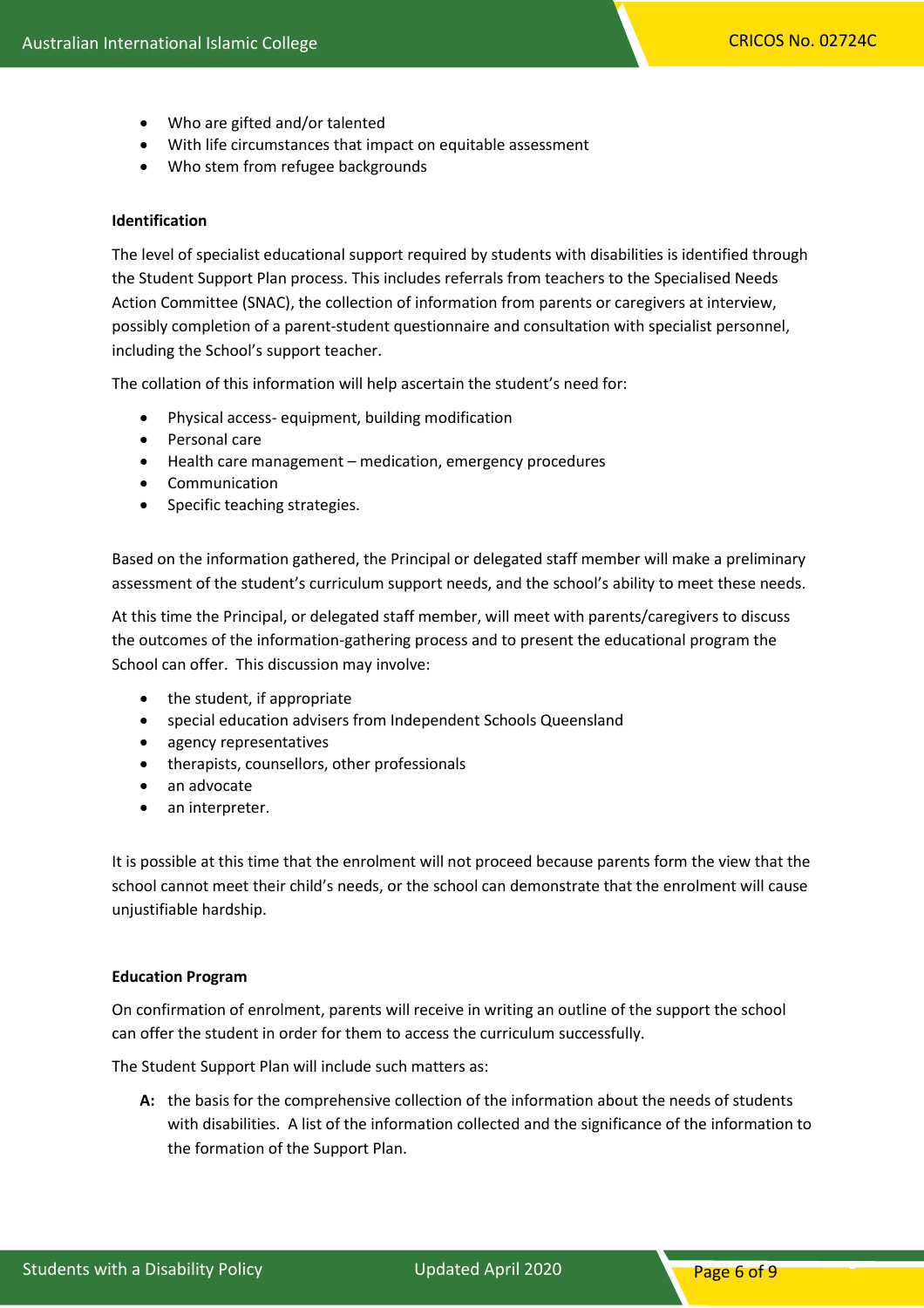- **B:** the documentation of curriculum/assessment modifications and issues related to behaviour management, liaison with parents and outside agencies, as appropriate. It will outline resource requirements, including facilities and equipment, evacuation and emergency procedures, reporting requirements, and training requirements for staff or others who work with the student.
- **C:** the development of Health Care Plans for students with health support needs.

The Student Support Plan will be reviewed at the end of each semester and at this time parents will be requested to meet with the Principal, or delegated representative, in order to discuss the progress of their child.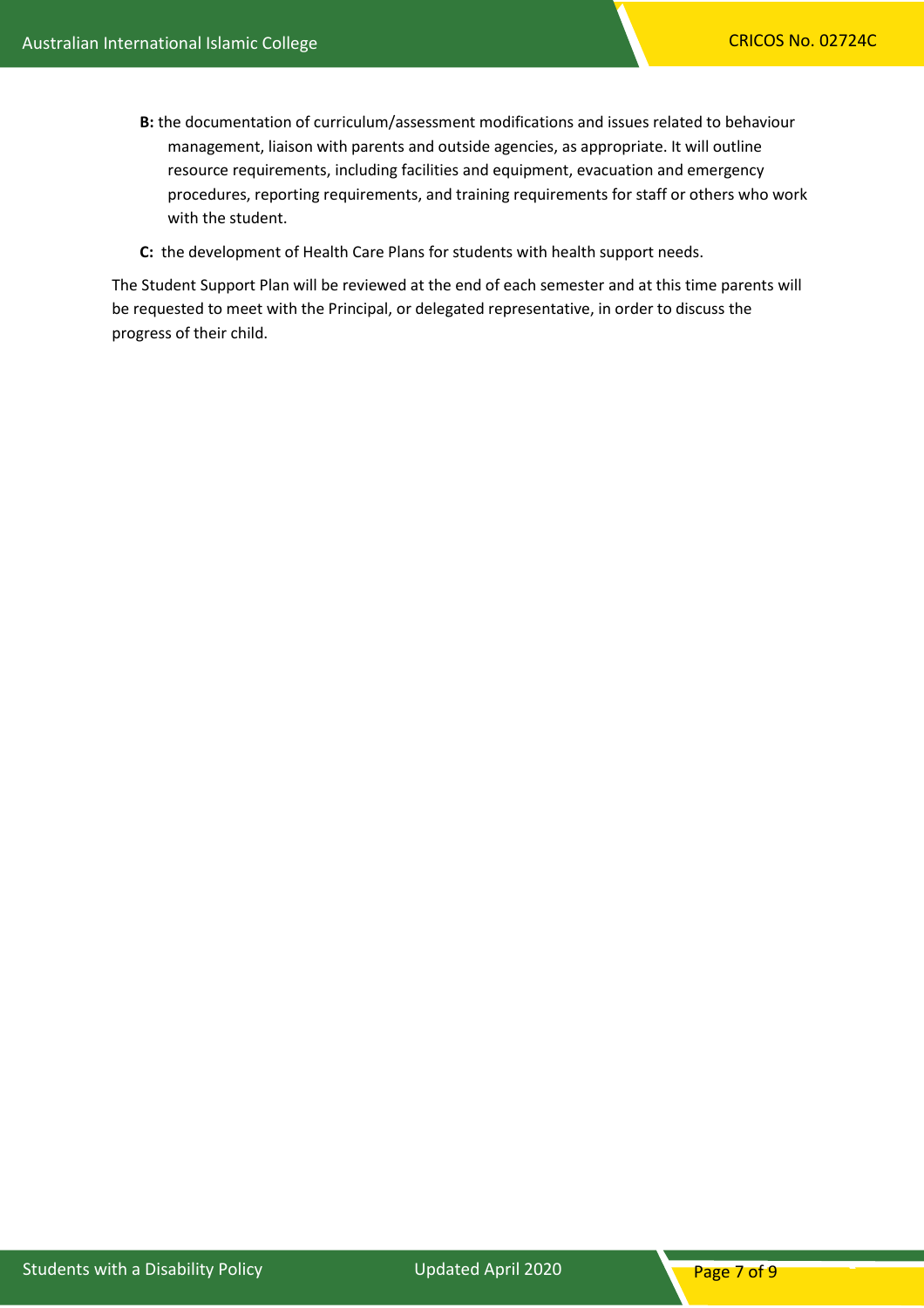## **FLOW CHART**

*(*Taken from: *Students with Disabilities: Enrolment Guidelines for Independent Schools,* SA Independent Schools Targeted Programs Authority Inc., Adelaide: Hyde Park Press)

| Initial parent/caregiver enquiry                                                                                                                                                                                                                                                                                              |                                                                                                                                                                                                                                                                                                                           |  |
|-------------------------------------------------------------------------------------------------------------------------------------------------------------------------------------------------------------------------------------------------------------------------------------------------------------------------------|---------------------------------------------------------------------------------------------------------------------------------------------------------------------------------------------------------------------------------------------------------------------------------------------------------------------------|--|
|                                                                                                                                                                                                                                                                                                                               |                                                                                                                                                                                                                                                                                                                           |  |
| Interview parent and student according to the school's enrolment policy criteria.                                                                                                                                                                                                                                             |                                                                                                                                                                                                                                                                                                                           |  |
|                                                                                                                                                                                                                                                                                                                               |                                                                                                                                                                                                                                                                                                                           |  |
| Does the student have a disability?                                                                                                                                                                                                                                                                                           |                                                                                                                                                                                                                                                                                                                           |  |
|                                                                                                                                                                                                                                                                                                                               |                                                                                                                                                                                                                                                                                                                           |  |
| Written permission from parents to the school to investigate the student's educational needs.                                                                                                                                                                                                                                 |                                                                                                                                                                                                                                                                                                                           |  |
|                                                                                                                                                                                                                                                                                                                               |                                                                                                                                                                                                                                                                                                                           |  |
| Parents and school collect information to determine the student's educational needs regarding:<br>physical access, equipment<br>building modifications<br>health issues<br>personal care needs<br>communication needs<br>curriculum access<br>specialist agencies<br>emergency procedures                                     |                                                                                                                                                                                                                                                                                                                           |  |
| Summary of information by school personnel.                                                                                                                                                                                                                                                                                   |                                                                                                                                                                                                                                                                                                                           |  |
| Consideration of how the school can meet the student's needs.                                                                                                                                                                                                                                                                 |                                                                                                                                                                                                                                                                                                                           |  |
|                                                                                                                                                                                                                                                                                                                               |                                                                                                                                                                                                                                                                                                                           |  |
| Principal meets with parents and other relevant professionals to discuss the education program the school can offer.                                                                                                                                                                                                          |                                                                                                                                                                                                                                                                                                                           |  |
|                                                                                                                                                                                                                                                                                                                               |                                                                                                                                                                                                                                                                                                                           |  |
| Enrolment proceeds                                                                                                                                                                                                                                                                                                            | Enrolment does not proceed                                                                                                                                                                                                                                                                                                |  |
|                                                                                                                                                                                                                                                                                                                               |                                                                                                                                                                                                                                                                                                                           |  |
| Letter to parents stating what the school can<br>offer and accepting the enrolment: parent to sign<br>Complete Student Support Plan<br>Transition orientation program proceeds if<br>required and as outlined in the SSP<br>Enrolment is reviewed regularly to ensure school<br>continues to meet student's educational needs | This may occur because parents choose not to<br>continue with the enrolment if they believe the school<br>is unable to adequately meet their child's needs<br>OR<br>The school can demonstrate that the enrolment<br>will cause unjustifiable hardship in relation to the<br>student and the circumstances of the school. |  |